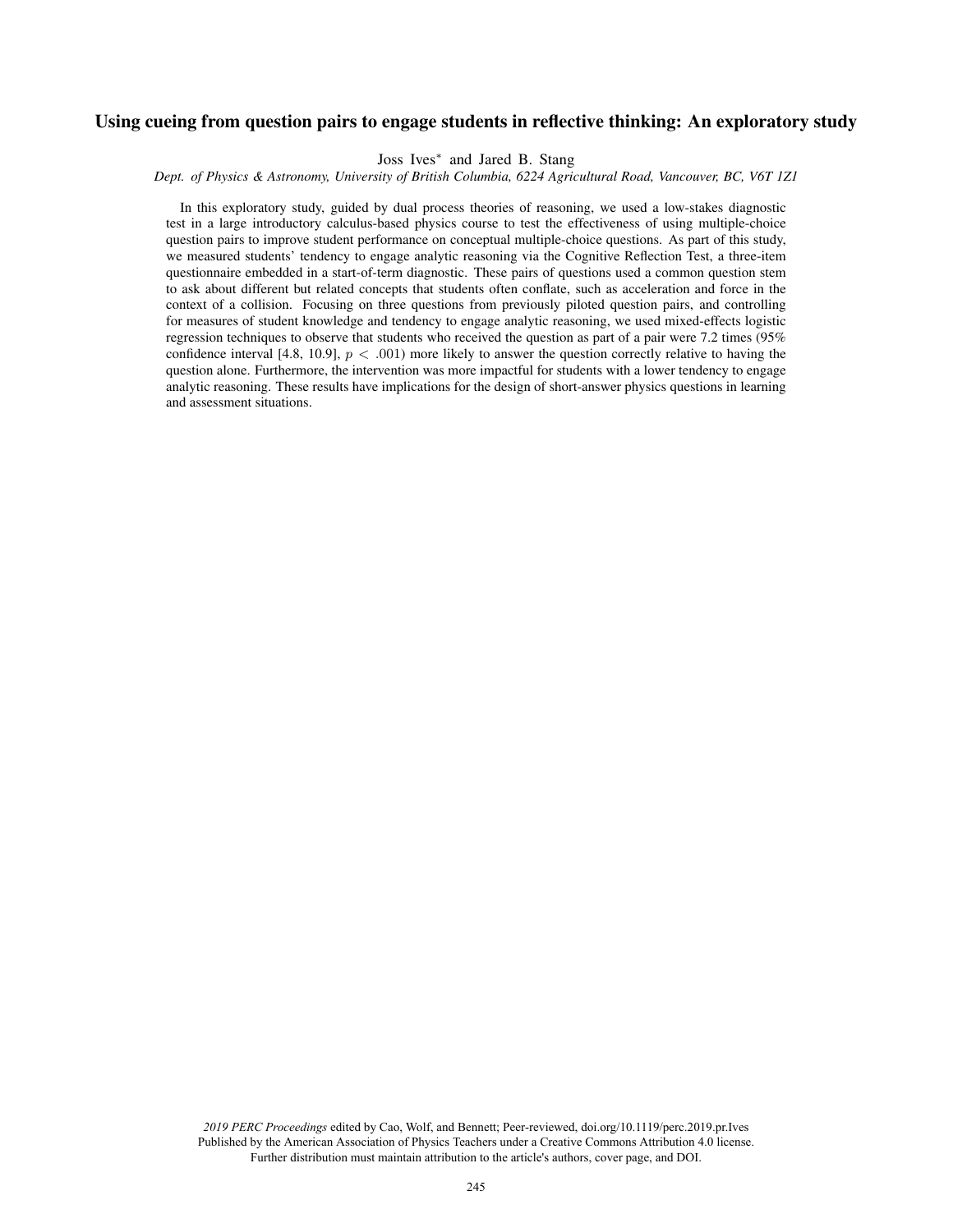# I. INTRODUCTION

This study was motivated by an anecdotal teaching observation in which students seemed to be able to answer a clicker question about forces in a collision between unequal masses correctly more often if they were cued to consider acceleration by an earlier question. This motivated us to try an intervention where we would use *Question Pairs*—pairs of questions on related topics in the same situation—to help students avoid incorrectly applying the reasoning from one topic to the other, such as applying reasoning about acceleration to a question about force. An example Question Pair from the study presented in this manuscript is shown in Figure 1.



Q1a: If they both release their masses at the exact same time. which mass will oscillate up and then back down and return to that person's hand in the shortest time?

- A) Abbie's mass will return to her hand in the shortest time
- Bob's mass will return to his hand in the shortest time B)
- Each mass will take the same amount of time to return to the hand of the C) person that released it

**SHANNWARE**  $\frac{1}{2}$ 

**BOB** 

Q1b: If they both release their masses at the exact same time, which mass will have the highest maximum speed while it travels up and then back down again?

- A) Abbie's mass will have the highest maximum speed
- Bob's mass will have the highest maximum speed B)
- Both masses will have the same maximum speed C)

FIG. 1. An example Question Pair: A common stem is shared by a pair of questions about related topics that could be conflated by students. Q1a asks about the period of oscillation while Q1b asks about the maximum speed.

A theoretical framework that can be used to describe this phenomenon is that of dual process theories of reasoning (DPTOR) [1, 2]. In the context of conceptual physics problems, DPTOR describe a model of reasoning in which people can use fast (heuristic, intuitive or automatic) or slow (analytic, conscious or deliberate) reasoning to determine their answer to a question. From the perspective of DPTOR, the reasoning that leads students to an incorrect answer can come from a lack of relevant conceptual knowledge or from choosing an incorrect intuitively appealing answer without engaging in analytic reasoning. Our view of how a DPTOR lens applies to the context of conceptual physics questions is informed and enriched by previous work by Heckler [3]; Wood, Galloway, and Hardy [4]; and Gette and Kryjevskaia [5].

As discussed by Gette and Kryjevsjaia [5], "the analytic process could be engaged either by imposed external conditions (e.g., requirements to provide an explanation) or in the presence of a strong 'red flag."' However, they go on to remind us that reasoners engaging in analytic thinking might still maintain their heuristic model due to confirmation bias.

The DPTOR literature refers to those that maintain a heuristic answer to a question, instead of engaging in the appropriate analytic thinking, as a cognitive misers [6]. As an example of an external condition designed to encourage reasoners to move beyond cognitive miserliness, Heckler [3] showed that the correct answer rate on a conceptual question could be increased dramatically by imposing a 3-second time delay between when participants saw a question and when they were allowed to answer in a computer-administrated testing environment. These questions required using the slope of a graph to answer correctly, but the graphs were designed to have an incorrect answer cued by noticeable differences in height, what Heckler calls a "salient, irrelevant dimension." Other examples of imposing external conditions include asking students to explain their answer to a question [7] and the Question Pair intervention upon which this study is based.

We hypothesize that our Question Pair intervention would be most beneficial to those most prone to cognitive miserliness, so we used the three-item Cognitive Reflection Test (CRT) [8] to measure a person's tendency to engage in analytic reasoning when an intuitive or heuristic answer exists.

### II. METHODS

#### A. Experimental Design

Participants were students from an introductory calculusbased course on fluids, waves and energy, offered at the University of British Columbia - Vancouver (a large public research university in Canada) during the Fall, 2016 term. The data set consists of 698 student records, including those that withdrew or dropped. The filters applied to these data will be described after the main experimental design and data streams are described.

This manuscript focuses on an intervention where Question Pairs were administered across three versions of an endof-course posttest using a randomized crossover design. The posttest was administered during each student's final laboratory session of the term. This same test was also used as a pretest at the start of the term, administered in the first lab. However, the pretest also had the three Cognitive Reflection Test questions embedded approximately one third of the way into the pretest. The pretest and posttest were each worth a 0.5% participation bonus toward their final grade. Participants were not required to do anything more than fill in their names and student numbers to earn these participation bonuses.

The posttest question bank consisted of nine Question Pairs: Three pairs were re-used from two pilot studies and six new pairs were developed. From these nine Question Pairs, three versions of the posttest were created and distributed randomly to students, thus each student was randomly assigned to condition A, B, or C (see Fig. 2). For a given Question Pair,

<sup>∗</sup> joss@phas.ubc.ca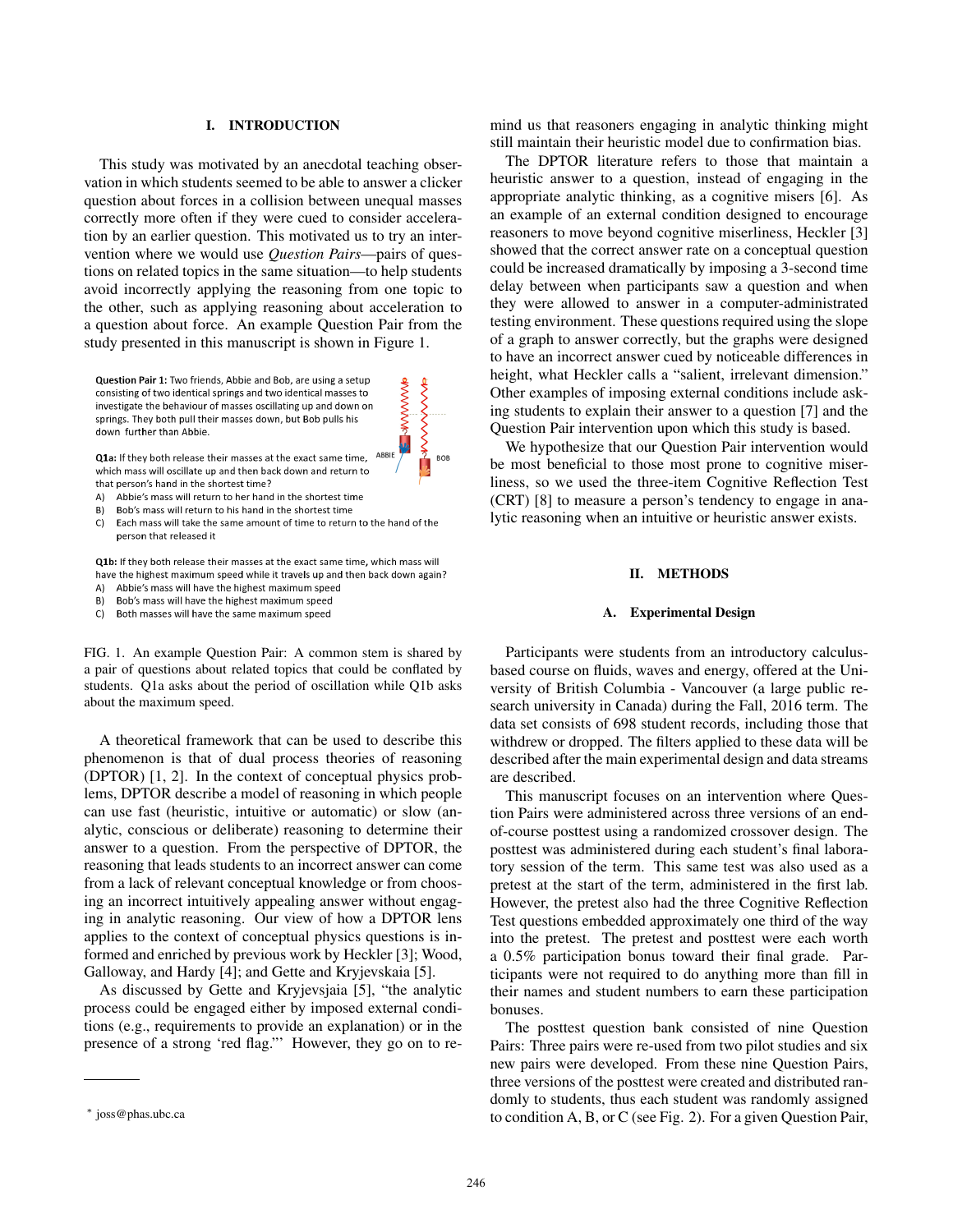participants from one condition would receive both questions from the pair and thus be the treatment group. Participants from the other two conditions would each receive either the first or second questions of the pair and thus each be the control group for one of the questions from the pair.

|                    | Pair 1 |             | Pair 2     |            | Pair 3 |           | $\cdots$ | Pair 9 |                  |
|--------------------|--------|-------------|------------|------------|--------|-----------|----------|--------|------------------|
|                    | Q1a    | $\vert$ Q1b | Q2a   Q2b  |            |        | Q3a   Q3b |          | Q9a    | Q <sub>9</sub> b |
| Condition A Trt    |        | Trt         |            | Ctrl       | Ctrl   |           |          | Ctrl   |                  |
| <b>Condition B</b> | Ctrl   |             | <b>Trt</b> | <b>Trt</b> |        | Ctrl      |          |        | Ctrl             |
| Condition C        |        | Ctrl        | Ctrl       |            | Trt    | Trt       |          | Trt    | Trt              |

FIG. 2. The experimental design shows how the Question Pair treatment (Trt) and control (Ctrl) conditions are distributed across the three versions of the posttest (Conditions A-C).

Although the posttest consisted of questions drawn from a set of eighteen possible questions, from nine Question Pairs, this study focuses on only the three questions for which we saw statistically significant improvements in performance in our two pilot studies. These three questions will be referred to as *Intervention Questions*, whether they are used in the Treatment or Control conditions.

# B. Predictor variables

This study uses a logistic regression model to predict student success at answering questions correctly at the level of the individual posttest Intervention Question. This model controls for pretest score, and Table I summarizes and describes all predictor variables considered for the model.

In addition to the variables emerging from the experimental design (see Section II A), we consider gender as a predictor in our models. It is important to include gender since score differences between men and women have been observed on both the CRT [8, 9] and physics concept inventories [10], where researchers have recently begun to deconstruct the underlying reasons for differences in the latter [11]. This literature raises the likelihood of effects within our measures that are related to student identities and not to their conceptual or analytical capabilities. Including gender as a predictor allows us to partially account for these effects, which we do not otherwise directly measure.

We recognize that gender identity exists on a spectrum and that considering it as binary is a simplification which does not fully represent the complexity which with individuals experience gender [12]. However, to operationalize gender, we relied on data from university records; at this institution, students are currently forced to choose between radio button options for "male" and "female" to indicate their "gender."

We observe statistically significant differences in favour of males on many of the assessment-based measures used in this study, including final exam (1.9%), CRT (14.5%), pretest  $(6.3\%)$ , posttest  $(7.5\%)$ , and the posttest score after removing Intervention Question performance (7.0%).

# C. Data Filtering

The initial data set consists of 698 records for students who had registered for the course, which includes withdrawals and drops. Although we use Multiple Imputation techniques (described in the next section) to account for missing data, we do this only for predictor variables and not for the outcome variable, which is how each student performed on each of the Intervention Questions on the posttest. As a result, our first filter was to remove all records for which we did not have posttest data. This removed 100 records, of which 35 were drop or withdrawal students for which we have no pretest, posttest or final exam data. Another 27 of these filtered records were drop or withdrawal students for which we have pretest, but not posttest or final exam data. Next we removed students for which we had incomplete registration records. This removed one student, leaving 597 records after these first two filters.

We then removed pretest or posttest scores, but not records, for which students answered less than 80% of the questions, following the reasoning by Nissen *et al.* [13] that these tests would not represent students' actual knowledge. Thirteen pretests and no posttests were removed by this filter. After these filters were applied, 597 student records remained, with a 55.1% female population. Some records were missing partial data as will be described in the next section.

Finally, we had a further reduction in our data set as a result of study design issues, which became obvious only in hindsight. As shown in Fig. 2, each question had a version of the posttest for which it served as neither a treatment nor a control question. Unfortunately, our third version of the posttest served as neither treatment nor control for all three of the Intervention Questions, resulting in only 399 of the 597 post-filter student records being relevant for the analysis. We used all 597 records for the data imputation step since that did not focus on the individual Intervention Questions, but then had only 399 records for the logistic regression analyses that followed.

#### D. Multiple Imputation

To deal with missing pretest, CRT and final exam data, Multiple Imputation by Chained Equations was performed in R [14] using the MICE package [15]. Imputation is a statistically robust method of using the existing data to fill in the missing data over multiple data sets and then using Rubin's rules [16] to pool the averages and variances from analyses of the resulting imputed data sets.

The variables being imputed are as follows, with the amount of missing data being indicated in parentheses: pretest score (4.7%); pretest version (2.8%); CRT Question 1 (2.5%), 2 (2.8%) and 3 (5.2%); and final exam grade (1.0%). Based on a maximum of 5.2% missing data, we performed 10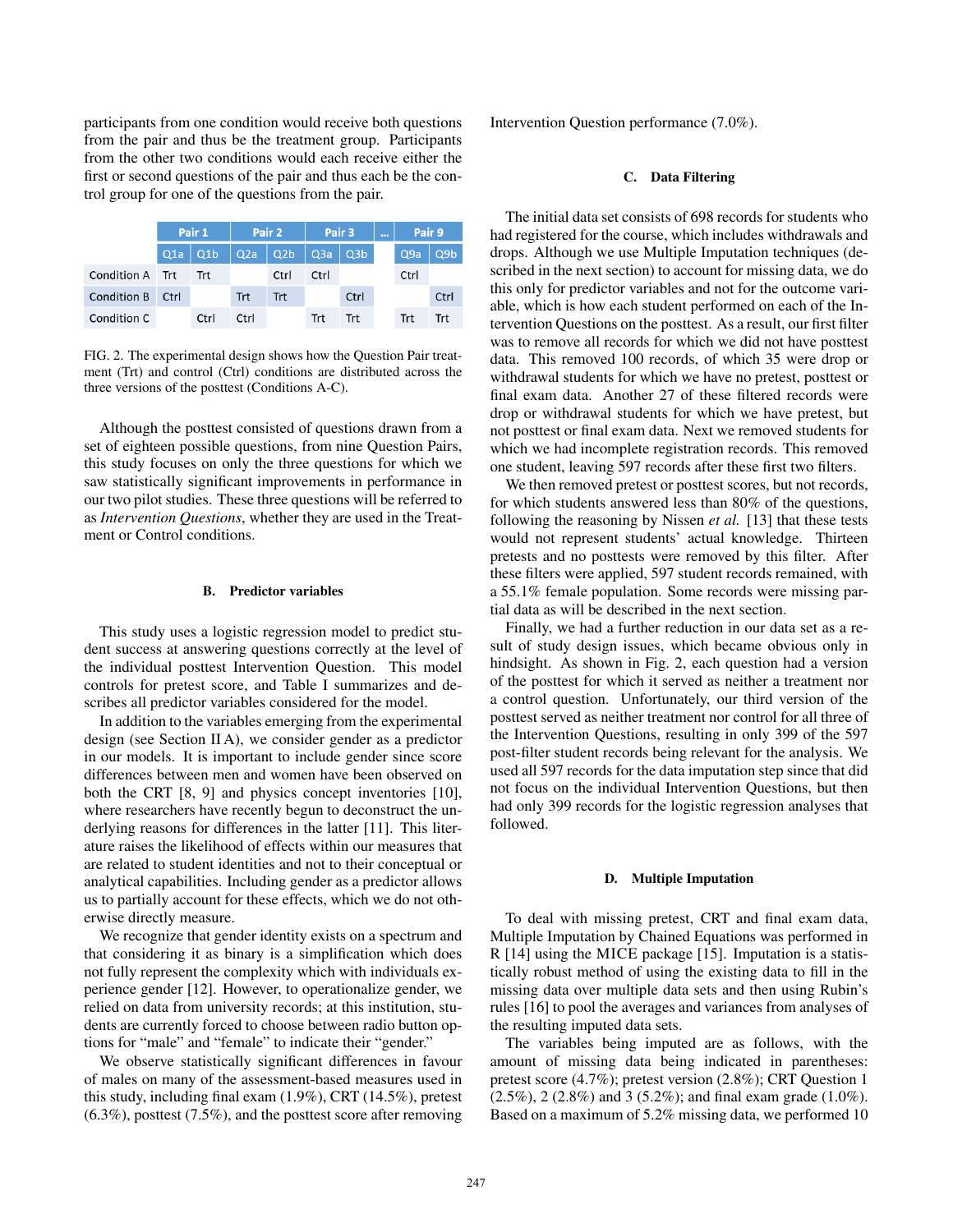|                |              | Data type           | Description                                                                                                      |
|----------------|--------------|---------------------|------------------------------------------------------------------------------------------------------------------|
|                |              |                     | If the given Intervention Question was answered by the given student (ID)                                        |
| Y              | Outcome      | Binary              | correctly on the posttest                                                                                        |
| Intervention Y | Fixed effect | Binary              | <b>Treatment or Control</b>                                                                                      |
| Y              | Fixed effect | Binary              | Forced-binary gender data taken from university records                                                          |
| Y              | Fixed effect | Categorical         | Labels for each of the three Intervention Questions                                                              |
| Y              | Fixed effect | Integer $[0,3]$     | Score on the three Cognitive Reflection Test questions                                                           |
| Y              | Fixed effect | Continuous $[0,1]$  | Grade on the posttest questions other than the three Intervention Questions                                      |
| Y              | Fixed effect | Continuous $[0,1]$  | Grade on the pretest                                                                                             |
| - N            | Fixed effect | Continuous $[0,1]$  | Grade on final exam, taken after the posttest                                                                    |
| Y              |              |                     | Unique anonymous identifier for each student                                                                     |
| PostVersion Y  |              |                     | Which of three versions of the posttest the student took                                                         |
| $\mathbf{Y}$   |              |                     | Which of three versions of the pretest the student took                                                          |
| N              |              |                     | In which of the three lecture sections the student was registered                                                |
|                |              | In final model Role | Random effect Categorical<br>Random effect Categorical<br>Random effect Categorical<br>Random effect Categorical |

TABLE I. Variables used and considered for the mixed-effects logistic regression model. The three Intervention Questions are those posttest questions for which we saw statistically significant effects due to the Question Pair intervention during previous pilot studies.

imputations, considered conservative for this amount of missing data [17]. In addition to the variables being imputed, the following additional variables were used in the imputation: gender, posttest version and overall score on the posttest.

# III. ANALYSIS AND RESULTS

The following represents an exploratory data analysis. We focus our analysis on our Intervention Questions, which are the three questions for which we had previously seen statistically significant effects from our Question Pair intervention during two years of pilot studies. Thus, after using posttest data for the multiple imputation, we split the posttest results into two quantities: performance on each of the three Intervention Questions, and PostOther, the performance on the non-Intervention-Questions from the posttest.

### A. Mixed-effects logistic regression

We used the GLMER function in R's LME4 package [18] to perform a mixed-effects logistic regression to predict if a student will answer an Intervention Question correctly, a binary outcome, based on a combination of various predictors. Mixed-effects refers to a type of regression model which includes fixed effects, which are fitting parameters of interest (e.g., Intervention, score on the CRT), and random effects, which are categorical variables that control for the data being nested or for the presence of repeated measures. Random effects variables are used when their variance needs to be accounted for in the model, but comparisons of outcome means between the levels of these categorical variables is not necessary.

The general form of our regression model is

$$
\ln\left[\frac{P}{1-P}\right] = \beta_0 + \sum_i \beta_i X_i + \sum_{j,k} \beta_{jk} X_j X_k + \sum_l \epsilon_l,
$$

where  $P$  is the probability that a given student has answered a given Intervention Question correctly. The  $\beta$  terms are the model fitting coefficients. The  $X_i$  variables represent the fixed effect variables. The double summation runs over indices  $(j \text{ and } k)$  that are a subset of the i index and these terms represent possible interaction terms such as the interaction between Intervention and CRT score, which is a term motivated by our theoretical framework and required to test our hypothesis. Finally, the  $\epsilon_l$  terms represent the random effect variables.

### B. Model selection

Model selection is the process of determining which of the variables being considered should be included in the model. The relevant variables are summarized in Table I. We have used the model selection methods described by Theobald [19] to inform our process, which recommend selecting the most parsimonious model among the best fitting models, using Akaike information criterion (AIC) to compare competing models. AIC is an estimator of the relative quality of the fit of model to data, and rewards simpler models by accounting for the number of variables in the model. When choosing between competing models, the one with the lowest AIC and fewest parameters should be considered the preferred model with the additional caveat that models with ∆AIC ≤ 2 should be considered equivalent.

The first step in this process was to determine, for each variable being considered for the model, if it should be a fixed or random effect. We then built a fixed-effects-only model which tests our hypothesis explicitly, where an interaction term between Intervention and CRTscore was also included to test our hypothesis that the intervention would be most beneficial to those scoring low on the CRT. The random and fixed effects variables are summarized in Table I.

In looking at the results toward the end of our model selection process, we noticed that Gender was statistically sig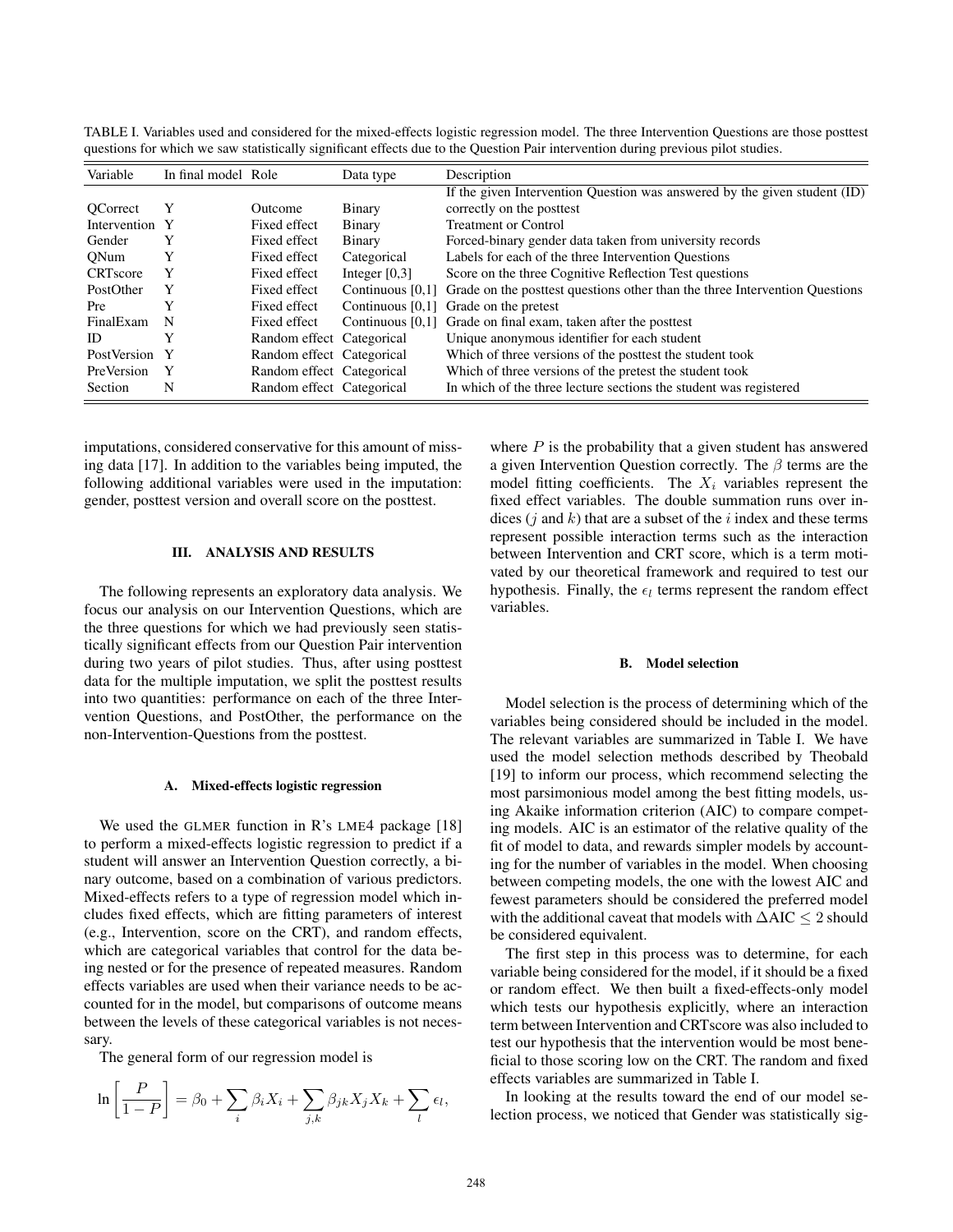nificant  $(p < .001)$  with results from the fixed-effects-only model being that females were 0.67 times (95% CI =  $[0.49,$ 0.89]) as likely as males overall to answer Intervention Questions correctly, independent of intervention condition. To investigate why large gender effects might be present despite controlling for PostOther, we created individual models which each included an additional interaction term of Gender and one of the other fixed effects. Through this process, we discovered that the interaction term between Gender and Pre was statistically significant and including it improved the overall model. Thus, we included Pre and this interaction term in all further steps of the model selection process. The improvement to the model due to this term persisted into the final model.

The next step was to include all possible combinations of random effects (intercepts) under consideration and to use the best model, as determined by AIC, to determine which random effects to keep in the model. It was decided that ID, the identifier for each student, should be kept in the model to account for the repeated measure of each student being asked up to three Intervention Questions. Additionally, to account for differences between versions of the diagnostic, PreVersion would always be kept when Pre was in the model, and PostVersion would always be kept when PostOther was in the model. Thus, only Section was tested for inclusion and it was found that it could be excluded.

The final step in the model selection was to select the appropriate fixed effects. A backward selection technique was used by which all fixed effects variables and interaction terms were first included in the model and then removed singularly, using AIC to test for the best model at each step. From this process it was determined that FinalExam was not needed in the model.

## C. Results and discussion

Table II shows the results from our main model, with the three most relevant findings summarized below.

First, consistent with our hypothesis, the Question Pair intervention helped those with low CRT scores, as measured by three questions embedded in the pretest, more than those with high CRT scores, which is how the negative  $\beta$  coefficient for the interaction term Intervention×CRTscore (−0.30, SE  $= 0.15$ ,  $p = .043$  can be interpretted.

Second, the intervention had an overall beneficial effect across the Intervention Questions, which we quantified using the Intervention coefficient extracted after re-running the logistic regression without the Intervention×CRTscore term. Those in the Treatment condition were 7.2 (95% CI =  $[4.8,$ 10.9],  $p < .001$ ) times more likely to answer an Intervention Question correctly than in the Control condition.

Third, we observe a gender difference in the predictive

power of prettest score. Males answered the Intervention Questions correctly at a rate 7.7 (95% CI =  $[1.7, 36.0]$ ,  $p = .0093$ ) times higher when scoring 100% on the Pre as when scoring 0%. In contrast, females answered these questions correctly at a rate which is independent of pretest score (Odds Ratio = 0.66, [0.19, 2.27],  $p = .51$ ). This second result was determined by re-running the model with female, instead of male, as the baseline gender, but this same result could also have been determined through combining the  $\beta$  terms for Pre and Gender×Pre and then converting that to an odds ratio.

Additionally, we note that the Question Pair intervention can be beneficial if the Intervention Question is asked first or second as evidenced by statistically significant impacts for questions which are first in their pair (QNUM2) or second in their pair (QNUM1 and QNUM3).

Overall, we see that our exploratory analysis using previously piloted questions has provided strong evidence that the Question Pair intervention can benefit student performance. A reproduction study is needed to determine how confident we can be that this intervention benefits those with low CRT scores more than high CRT scores. Further investigations are also needed to study the observed gender effects, including exploring to what degree the Intervention Questions may be gendered.

### ACKNOWLEDGEMENTS

We would like to thank Jim Carolan for running diagnostic question validation interviews and Jonathan Massey-Allard for valuable feedback on this manuscript. We would also like to thank Andrew Boudreaux for bringing the CRT to our attention and Mila Kryjevskaia for valuable discussions related to thinking about DPTOR in the context of physics.

TABLE II. Results from the main mixed-effects logistic regression model. The Gender coefficient represents the performance of female with respect to male for Pre held at 0. The Intervention coefficient represents the performance of Treatment with respect to Control for CRTscore held at 0.

| Odds [95% CI]<br>$\beta$ (SE)<br>$\boldsymbol{p}$<br>$-1.84(0.62)$<br>.0029<br>(Intercept)<br>12.0 [6.2, 23.1]<br>2.48(0.33)<br>Intervention<br>< .001<br>0.29(0.09)<br>.0013<br><b>CRT</b> score<br>$-0.30(0.15)$<br>Intervention $\times$ CRTscore<br>.043<br>1.06(0.39)<br>.0063<br>PostOther<br>1.00(0.57)<br>Gender<br>.080<br>2.04(0.78)<br>.0093<br>Pre<br>$-2.45(0.90)$<br>.013<br>Gender $\times$ Pre<br>ONUM <sub>2</sub><br>0.31(0.23)<br>.17 |       |               |       |                                |
|----------------------------------------------------------------------------------------------------------------------------------------------------------------------------------------------------------------------------------------------------------------------------------------------------------------------------------------------------------------------------------------------------------------------------------------------------------|-------|---------------|-------|--------------------------------|
|                                                                                                                                                                                                                                                                                                                                                                                                                                                          |       |               |       |                                |
|                                                                                                                                                                                                                                                                                                                                                                                                                                                          |       |               |       | $\overline{0.16}$ [0.05, 0.53] |
|                                                                                                                                                                                                                                                                                                                                                                                                                                                          |       |               |       |                                |
|                                                                                                                                                                                                                                                                                                                                                                                                                                                          |       |               |       | 1.33 [1.12, 1.58]              |
|                                                                                                                                                                                                                                                                                                                                                                                                                                                          |       |               |       | $0.74$ [0.56, 0.99]            |
|                                                                                                                                                                                                                                                                                                                                                                                                                                                          |       |               |       | 2.89 [1.35, 6.20]              |
|                                                                                                                                                                                                                                                                                                                                                                                                                                                          |       |               |       | 2.72 [0.89, 8.35]              |
|                                                                                                                                                                                                                                                                                                                                                                                                                                                          |       |               |       | 7.73 [1.66, 36.0]              |
|                                                                                                                                                                                                                                                                                                                                                                                                                                                          |       |               |       | $0.09$ [0.01, 0.59]            |
|                                                                                                                                                                                                                                                                                                                                                                                                                                                          |       |               |       | 1.36 [0.87, 2.15]              |
|                                                                                                                                                                                                                                                                                                                                                                                                                                                          | ONUM3 | $-0.93(0.17)$ | <.001 | $0.39$ [0.28, 0.55]            |